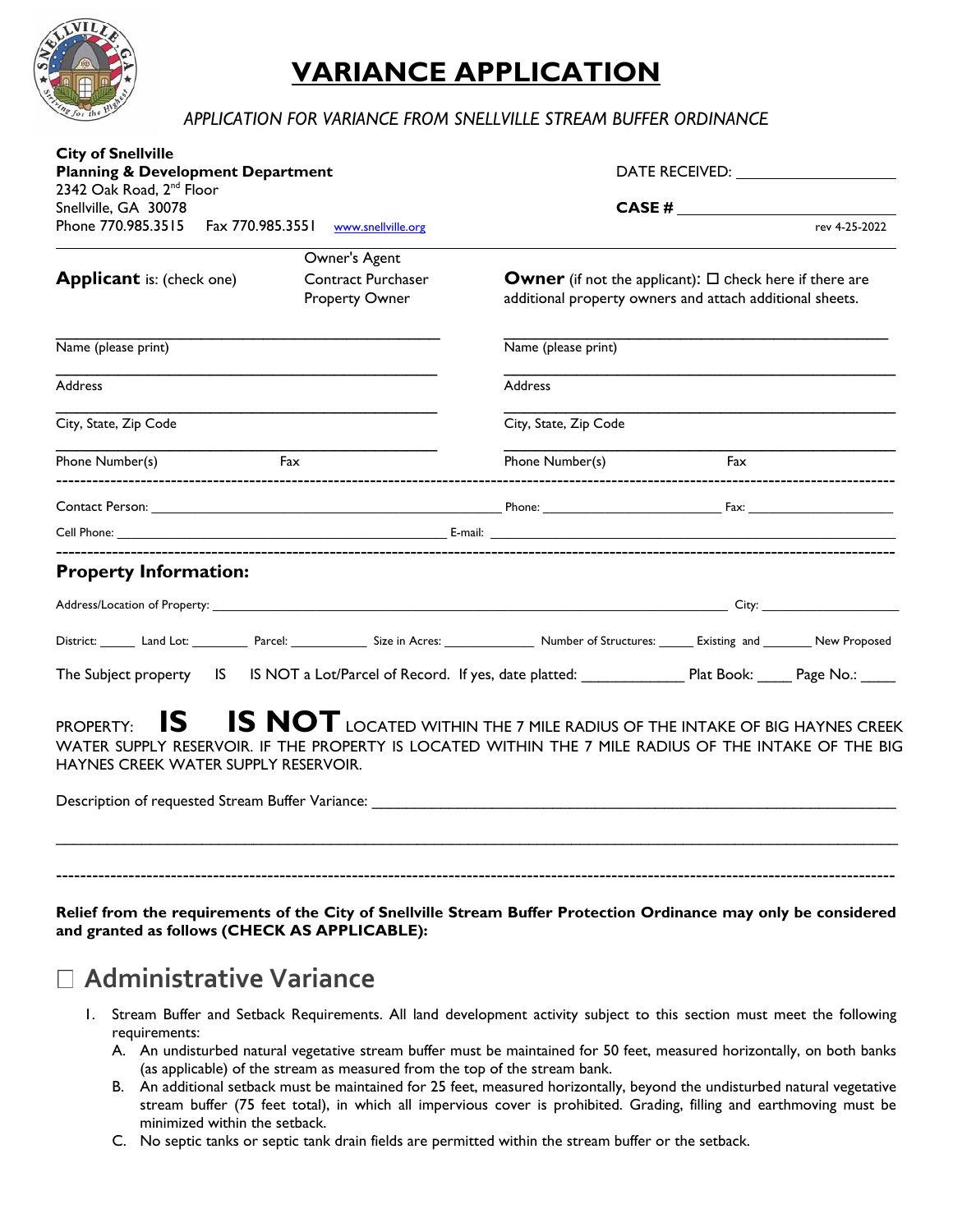Administrative variances for properties NOT located within the 7-mile radius of the intake of the Big Haynes Creek Water Supply Reservoir from the requirements on single-family residential lots of record platted before May 23, 2005, may be granted if the applicant submits a residential site drainage plan approved by the Director, in accordance with the following:

- 1. The lot or parcel's shape, topography, or other existing physical condition prevents land development consistent with this section, and the Director finds and determines that the requirements of this section prohibit the otherwise lawful use of the property by the owner.
- 2. If a variance is requested from the required 50-foot undisturbed natural vegetative stream buffer, the request is for 10% or less (5 feet or less) of the required buffer.
- 3. If a variance is requested from the required, additional 25-foot impervious surface setback, the request is for 20% or less (5 feet or less) of the required, additional setback, and no impervious cover is proposed within the reduced, additional setback.
- 4. If an applicant is requesting a variance from both the undisturbed natural vegetative stream buffer and the required, additional 25-foot impervious surface setback, and the requests meet all the criteria listed above, the Director may grant an administrative variance for both requests.
- 5. Additional water quality treatment practices appropriate for single-family residential lots, such as the incorporation of bioretention areas, pervious paving that is at least 40% pervious, and sustainable landscaping, may be allowed by approval of the Director.

## **SUBMITTAL REQUIREMENTS (Administrative Variance Only):**

- A. Complete page 1 of application.
- B. Attach Letter of Intent describing the stream and impervious buffer request and how the lot or parcel's shape, topography, or other existing physical condition prevents land development without variance approval. Ensure that requested variance does not exceed the variance limits in Section 3 above. Otherwise, variance consideration shall be provide by the Board of Appeals.
- C. Provide a site plan, drawn to scale, showing the location of all streams on the property and in close proximity to the property. Show the limits of required stream buffers and setbacks on the property. Show proposed land development and areas of encroachment into the stream and impervious buffers and calculate amount of encroachment.
- D. Complete Applicant and Property Owners Certifications (Attachment C).
- E. Remit \$100 application fee.

# **Big Haynes Creek Watershed Administrative Variance**

For properties that are located within the 7-mile radius of the intake of the Big Haynes Creek Water Supply Reservoir the following additional stream protection requirements must be met where applicable:

1. Natural buffer zones and setbacks for impervious surfaces are required adjacent to both sides of perennial streams as measured from the stream bank as follows:

| Distance to Water Supply Intake or Water Supply Reservoir* | Minimum       | Minimum Impervious |
|------------------------------------------------------------|---------------|--------------------|
|                                                            | <b>Buffer</b> | Surface Setback    |
| (Big Haynes Creek Watershed)                               | 100 feet      |                    |
| Within 7 Mile Radius                                       |               | 150 feet           |
| (Big Haynes Creek)                                         |               |                    |
| Outside 7 Mile Radius                                      | 50 feet       | 75 feet            |

\*Radial distances as measured upstream of a governmentally owned public drinking water supply intake or water supply reservoir.

- 2. Septic tanks and septic tank drainfields are prohibited within the required setback area. Utilities are exempt from the above stream buffer and setback provisions in accordance with the following conditions if the utilities to be located in the stream buffer or setback areas cannot feasibly be located outside these areas: The utilities must be located as far from the stream bank as reasonably possible, except that all easements (permanent and construction) and land disturbance should be at least 25 feet from the top of bank.
	- a. The installation and maintenance of the utilities must be such as to protect the integrity of the stream buffer and setback areas as best as reasonably possible.
	- b. Roadways, bridges, and drainage structures may encroach upon required stream buffers and setbacks where such structures are necessary to provide access. Such roadways and bridges must cross streams perpendicularly where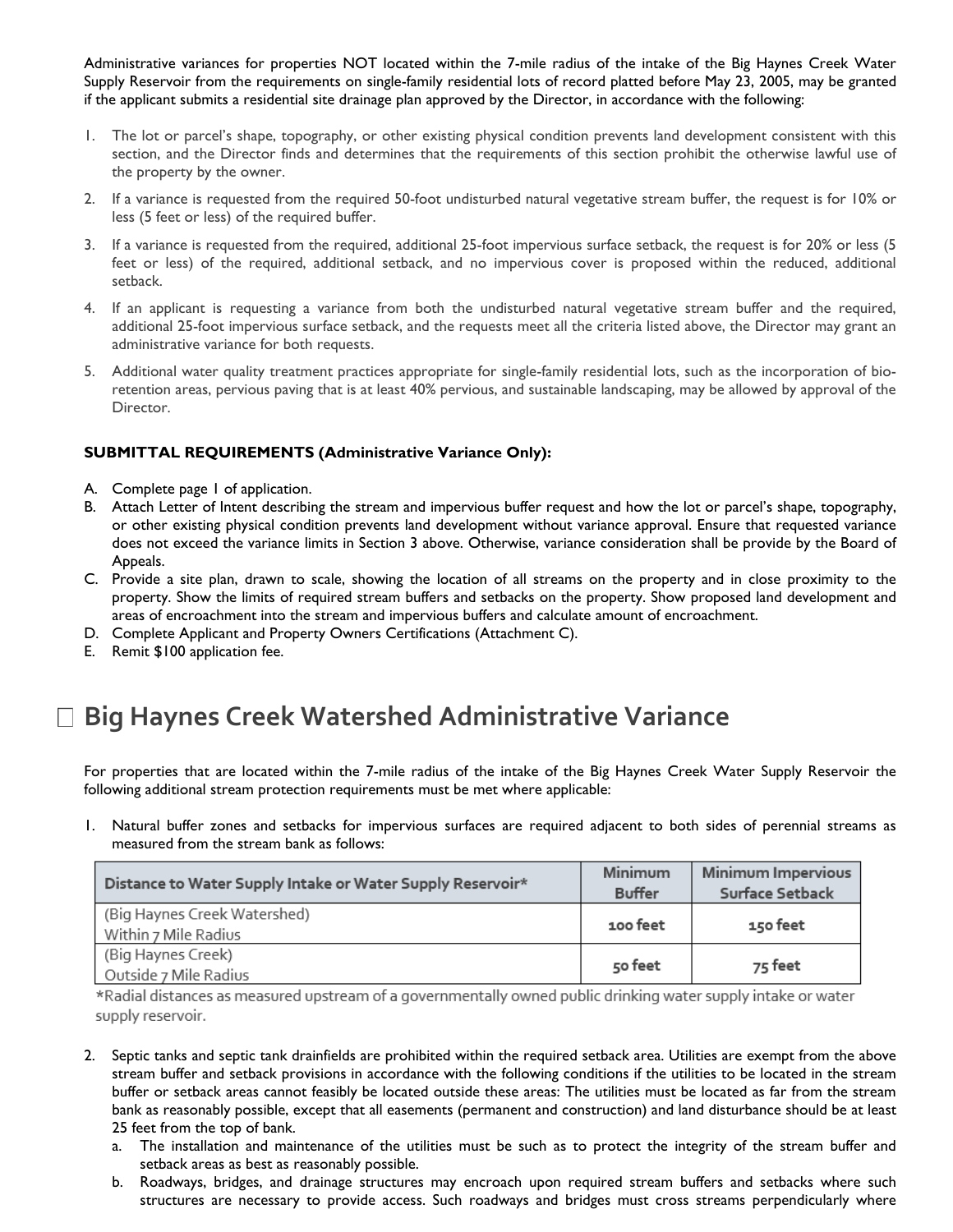reasonably possible. The number of such stream crossings and associated structures must be minimized to the greatest extent possible.

3. Variance procedures

All lots or parcels of record as of October 28, 1997, in the Big Haynes Creek Watershed and all lots or parcels which have been submitted by way of preliminary plat and approved by the Department in accordance with the provisions of the 1985 Zoning Resolution of Gwinnett County, as of October 28, 1997, within the Big Haynes Creek Watershed, that are made unbuildable by the stream buffer and setback provisions, may still be developed on a case-by-case basis.

Requests for development of these lots must be made to the Director as administrative variances. If development is allowed, the maximum possible impervious surface setback and stream buffer width, given the configuration of the lot, must be maintained.

4. Compatibility with Other Buffers

This section is not intended to interfere with, abrogate, or annul any other ordinance, rule or regulation, statute or other provision of law. The requirements of this section should be considered minimum requirements, and where any provision of this section imposes restrictions different from those imposed by any other ordinance, rule, regulation or other provision of law, whichever provisions are more restrictive or impose higher protective standards for human health or the environment will be considered to take precedence.

#### **SUBMITTAL REQUIREMENTS (Big Haynes Creek Watershed Variance Only):**

- A. Complete page 1 of application.
- B. Attach Letter of Intent describing the proposed land development and stream and impervious buffer request and how the lot or parcel's shape, topography, or other existing physical condition prevents land development without variance approval. The maximum possible impervious surface setback and stream buffer width, given the configuration of the lot, must be maintained.
- C. Ensure that proposed land development does not encroach into the 50 feet stream buffer and 75 feet impervious surface buffer. Otherwise, variance consideration shall be provide by the Board of Appeals (see Board of Appeals Variance).
- D. Provide a site plan, drawn to scale, showing the location of all streams on the property and in close proximity to the property. Show the limits of required stream buffers and setbacks on the property. Show proposed land development and areas of encroachment into the stream and impervious buffers and calculate amount of encroachment.
- E. Complete Applicant and Property Owners Certifications (Attachment C).
- F. Remit \$100 application fee.

## **Board of Appeals Variance**

- 1. Stream Buffer and Setback Requirements. All land development activity subject to this section must meet the following requirements:
	- A. An undisturbed natural vegetative stream buffer must be maintained for 50 feet, measured horizontally, on both banks (as applicable) of the stream as measured from the top of the stream bank.
	- B. An additional setback must be maintained for 25 feet, measured horizontally, beyond the undisturbed natural vegetative stream buffer (75 feet total), in which all impervious cover is prohibited. Grading, filling and earthmoving must be minimized within the setback.
	- C. No septic tanks or septic tank drain fields are permitted within the stream buffer or the setback.
- 2. Where a lot was platted before May 23, 2005, and its shape, topography or other existing physical condition prevents land development consistent with this section, and the Director finds and determines that the requirements of this section prohibit the otherwise lawful use of the property by the owner, the Board of Appeals may grant a variance from the buffer and setback requirements hereunder, provided such variance requires mitigation measures to offset the effects of any proposed land development on the lot.
- 3. Except as provided above, the Board of Appeals may grant no variance from any provision of this section without first conducting a public hearing on the application for a variance and authorizing the granting of the variance by an affirmative vote of the Board of Appeals. The City must give public notice of each such public hearing in a newspaper of general circulation within the city. The City must require that the applicant post a sign giving notice of the proposed variance and the public hearing. The sign must be of a size and posted in such a location on the property as to be clearly visible from the primary adjacent road right-of-way.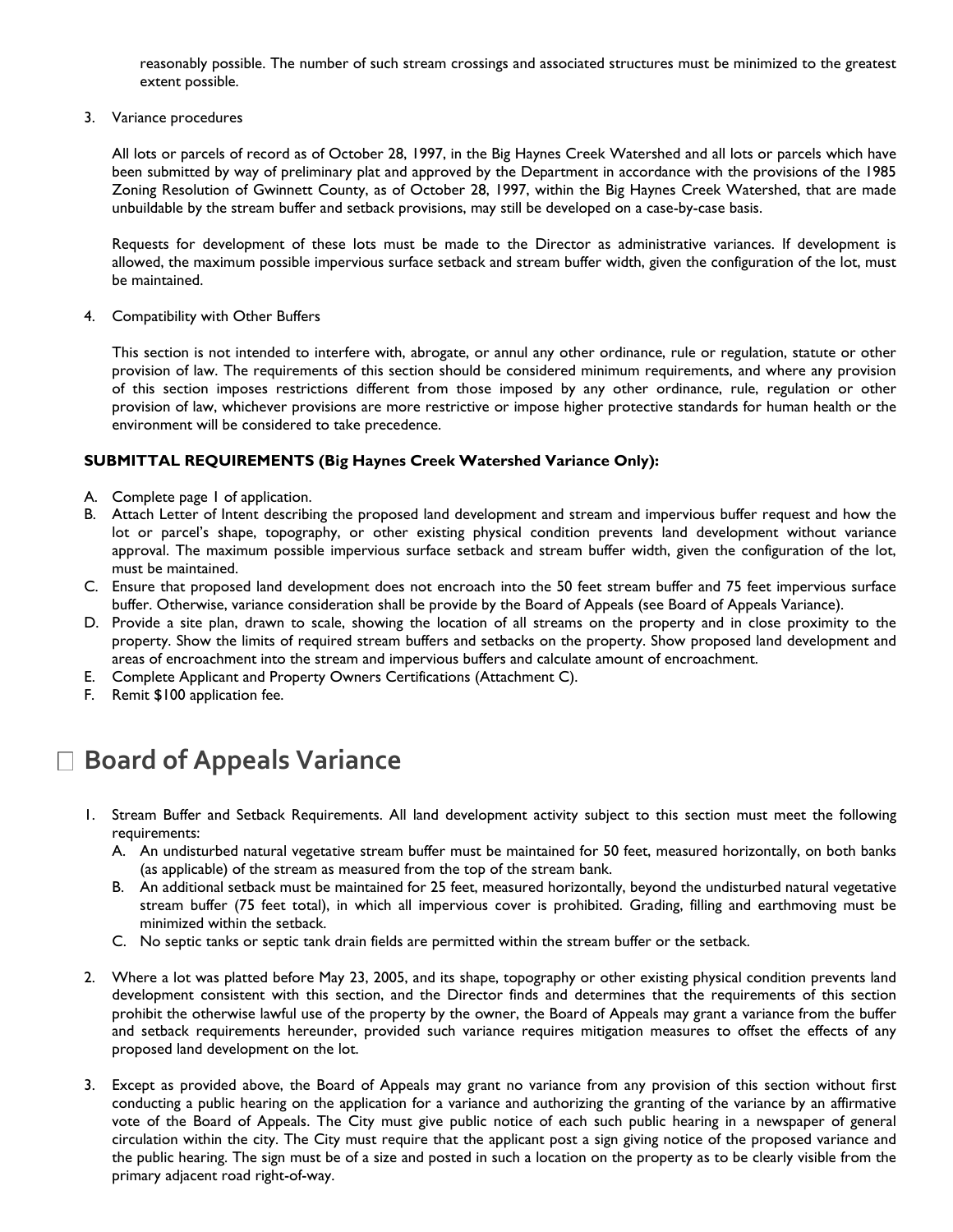Variances will be considered only in the following cases:

- a. When a property's shape, topography or other physical conditions existing at the time of the adoption of this section prevents land development unless a stream buffer variance is granted.
- b. Unusual circumstances when strict adherence to the minimal stream buffer requirements in the ordinance would create an extreme hardship.
- 4. Variances will not be considered when, following the adoption of this section, actions of any property owner of a given property have created conditions of hardship on that property.
	- a. At a minimum, a variance request must include the following information:
	- b. A site map that includes locations of all streams, wetlands, floodplain boundaries, and other natural features, as determined by field survey;
	- c. A description of the shape, size, topography, slope, soils, vegetation and other physical characteristics of the property;
	- d. A detailed site plan that shows the locations of all existing and proposed structures and other impervious covers, the limits of all existing and proposed land disturbance, both inside and outside the stream buffer and setback. The exact area of the stream buffer to be affected must be accurately and clearly indicated;
	- e. Documentation of unusual hardship should the stream buffer be maintained;
	- f. At least one alternative plan, which does not include a stream buffer or setback intrusion, or an explanation of why such a site plan is not possible;
	- g. A calculation of the total area and length of the proposed intrusion;
	- h. A stormwater management site plan, if applicable; and,
	- i. Proposed mitigation, if any, for the intrusion. If no mitigation is proposed, the request must include an explanation of why none is being proposed.
- 5. The following factors will be considered in determining whether to issue a variance:
	- a. The shape, size, topography, slope, soils, vegetation and other physical characteristics of the property;
	- b. The locations of all streams on the property, including along property boundaries;
	- c. The location and extent of the proposed stream buffer or setback intrusion; and,
	- d. Whether alternative designs are possible which require less intrusion or no intrusion;
	- e. The long-term and construction water-quality impacts of the proposed variance;
	- f. Whether issuance of the variance is at least as protective of natural resources and the environment.

## **SUBMITTAL REQUIREMENTS (Board of Appeals Variances):**

- A. Complete page 1 of application.
- B. Attach Letter of Intent describing the proposed land development and stream and impervious buffer request and how the lot or parcel's shape, topography, or other existing physical condition prevents land development without variance approval. The maximum possible impervious surface setback and stream buffer width, given the configuration of the lot, must be maintained.
- C. Analysis of Impact. Provides a response to items (1-4) on Attachment A.
- D. Verification that all County and City property taxes owed are paid in full.
- E. Copy of recorded warranty deed, security deed or other recorded instrument showing ownership of the property.
- F. A site map that includes locations of all streams, wetlands, floodplain boundaries, and other natural features, as determined by field survey.
- G. A description of the shape, size, topography, slope, soils, vegetation and other physical characteristics of the property.
- H. A detailed site plan, drawn to scale, that shows the locations of all existing and proposed structures and other impervious covers, the limits of all existing and proposed land disturbance, both inside and outside the stream buffer and setback. The exact area of the stream buffer to be affected must be accurately and clearly indicated.
- I. Documentation of unusual hardship should the stream buffer be maintained.
- J. Provide at least one alternative plan, which does not include a stream buffer or setback intrusion, or an explanation of why such a site plan is not possible.
- K. A calculation of the total area and length of the proposed intrusion.
- L. A stormwater management site plan, if applicable.
- M. Proposed mitigation, if any, for the intrusion. If no mitigation is proposed, the request must include an explanation of why none is being proposed.
- N. Complete Applicant and Property Owners Certifications (Attachment B).
- O. Original application submittal including all plans and exhibits, bearing original and notarized signatures.
- P. Nine (9) stapled or bound copies of the complete application submittal including all plans and exhibits.
- Q. A USB flash drive or CD-ROM containing a digital .PDF file or files of the complete application submittal.
- R. Remit \$200 application fee and public notification fees for the posting of public notice signs and notices to all adjoining property owners. Call 770-985-3515 to obtain fee amount.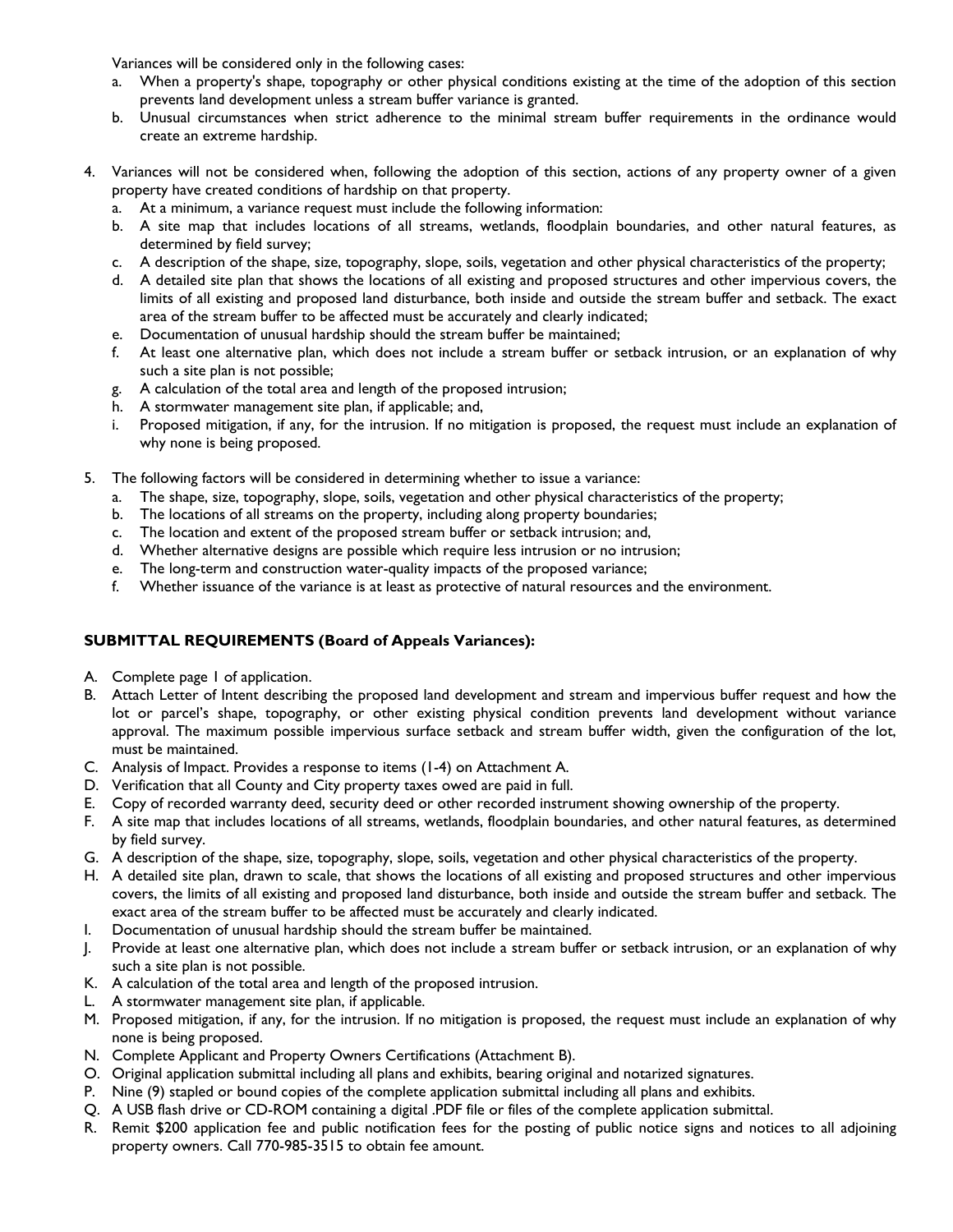A VARIANCE from the terms of the Unified Development Ordinance shall not be granted by the Board of Appeals unless and until the applicant has **demonstrated and explained** the following. You may attach additional sheets and provide additional documentation as appropriate:

1) **Demonstrate and explain** how special conditions and circumstances exist which are peculiar to the land, structure, or building involved and which are not applicable to other land, structures, or buildings in the same zoning district.

 $\mathcal{L}_\mathcal{L} = \mathcal{L}_\mathcal{L} = \mathcal{L}_\mathcal{L} = \mathcal{L}_\mathcal{L} = \mathcal{L}_\mathcal{L} = \mathcal{L}_\mathcal{L} = \mathcal{L}_\mathcal{L} = \mathcal{L}_\mathcal{L} = \mathcal{L}_\mathcal{L} = \mathcal{L}_\mathcal{L} = \mathcal{L}_\mathcal{L} = \mathcal{L}_\mathcal{L} = \mathcal{L}_\mathcal{L} = \mathcal{L}_\mathcal{L} = \mathcal{L}_\mathcal{L} = \mathcal{L}_\mathcal{L} = \mathcal{L}_\mathcal{L}$  $\mathcal{L}_\mathcal{L} = \mathcal{L}_\mathcal{L} = \mathcal{L}_\mathcal{L} = \mathcal{L}_\mathcal{L} = \mathcal{L}_\mathcal{L} = \mathcal{L}_\mathcal{L} = \mathcal{L}_\mathcal{L} = \mathcal{L}_\mathcal{L} = \mathcal{L}_\mathcal{L} = \mathcal{L}_\mathcal{L} = \mathcal{L}_\mathcal{L} = \mathcal{L}_\mathcal{L} = \mathcal{L}_\mathcal{L} = \mathcal{L}_\mathcal{L} = \mathcal{L}_\mathcal{L} = \mathcal{L}_\mathcal{L} = \mathcal{L}_\mathcal{L}$  $\_$  , and the contribution of the contribution of the contribution of the contribution of the contribution of  $\mathcal{L}_\text{max}$ 

2) **Demonstrate and explain** how literal interpretation of the provisions of the UDO would deprive the applicant of rights commonly enjoyed by other properties in the same zoning district under the terms of the UDO.

 $\_$ 

 $\mathcal{L}_\mathcal{L} = \mathcal{L}_\mathcal{L} = \mathcal{L}_\mathcal{L} = \mathcal{L}_\mathcal{L} = \mathcal{L}_\mathcal{L} = \mathcal{L}_\mathcal{L} = \mathcal{L}_\mathcal{L} = \mathcal{L}_\mathcal{L} = \mathcal{L}_\mathcal{L} = \mathcal{L}_\mathcal{L} = \mathcal{L}_\mathcal{L} = \mathcal{L}_\mathcal{L} = \mathcal{L}_\mathcal{L} = \mathcal{L}_\mathcal{L} = \mathcal{L}_\mathcal{L} = \mathcal{L}_\mathcal{L} = \mathcal{L}_\mathcal{L}$  $\_$  , and the contribution of the contribution of the contribution of the contribution of the contribution of  $\mathcal{L}_\text{max}$  $\mathcal{L}_\mathcal{L} = \mathcal{L}_\mathcal{L} = \mathcal{L}_\mathcal{L} = \mathcal{L}_\mathcal{L} = \mathcal{L}_\mathcal{L} = \mathcal{L}_\mathcal{L} = \mathcal{L}_\mathcal{L} = \mathcal{L}_\mathcal{L} = \mathcal{L}_\mathcal{L} = \mathcal{L}_\mathcal{L} = \mathcal{L}_\mathcal{L} = \mathcal{L}_\mathcal{L} = \mathcal{L}_\mathcal{L} = \mathcal{L}_\mathcal{L} = \mathcal{L}_\mathcal{L} = \mathcal{L}_\mathcal{L} = \mathcal{L}_\mathcal{L}$ 

3) **Demonstrate and explain** how the special conditions and circumstances do not result from the actions of the applicant.  $\_$ 

 $\mathcal{L}_\mathcal{L} = \mathcal{L}_\mathcal{L} = \mathcal{L}_\mathcal{L} = \mathcal{L}_\mathcal{L} = \mathcal{L}_\mathcal{L} = \mathcal{L}_\mathcal{L} = \mathcal{L}_\mathcal{L} = \mathcal{L}_\mathcal{L} = \mathcal{L}_\mathcal{L} = \mathcal{L}_\mathcal{L} = \mathcal{L}_\mathcal{L} = \mathcal{L}_\mathcal{L} = \mathcal{L}_\mathcal{L} = \mathcal{L}_\mathcal{L} = \mathcal{L}_\mathcal{L} = \mathcal{L}_\mathcal{L} = \mathcal{L}_\mathcal{L}$  $\_$  $\mathcal{L}_\mathcal{L} = \mathcal{L}_\mathcal{L} = \mathcal{L}_\mathcal{L} = \mathcal{L}_\mathcal{L} = \mathcal{L}_\mathcal{L} = \mathcal{L}_\mathcal{L} = \mathcal{L}_\mathcal{L} = \mathcal{L}_\mathcal{L} = \mathcal{L}_\mathcal{L} = \mathcal{L}_\mathcal{L} = \mathcal{L}_\mathcal{L} = \mathcal{L}_\mathcal{L} = \mathcal{L}_\mathcal{L} = \mathcal{L}_\mathcal{L} = \mathcal{L}_\mathcal{L} = \mathcal{L}_\mathcal{L} = \mathcal{L}_\mathcal{L}$ 

4) **Demonstrate and explain** that granting the variance (or waiver) requested will not confer on the applicant any special privilege that is denied by the UDO to other lands, structures, or buildings in the same zoning district.

 $\mathcal{L}_\mathcal{L} = \mathcal{L}_\mathcal{L} = \mathcal{L}_\mathcal{L} = \mathcal{L}_\mathcal{L} = \mathcal{L}_\mathcal{L} = \mathcal{L}_\mathcal{L} = \mathcal{L}_\mathcal{L} = \mathcal{L}_\mathcal{L} = \mathcal{L}_\mathcal{L} = \mathcal{L}_\mathcal{L} = \mathcal{L}_\mathcal{L} = \mathcal{L}_\mathcal{L} = \mathcal{L}_\mathcal{L} = \mathcal{L}_\mathcal{L} = \mathcal{L}_\mathcal{L} = \mathcal{L}_\mathcal{L} = \mathcal{L}_\mathcal{L}$  $\mathcal{L}_\mathcal{L} = \mathcal{L}_\mathcal{L} = \mathcal{L}_\mathcal{L} = \mathcal{L}_\mathcal{L} = \mathcal{L}_\mathcal{L} = \mathcal{L}_\mathcal{L} = \mathcal{L}_\mathcal{L} = \mathcal{L}_\mathcal{L} = \mathcal{L}_\mathcal{L} = \mathcal{L}_\mathcal{L} = \mathcal{L}_\mathcal{L} = \mathcal{L}_\mathcal{L} = \mathcal{L}_\mathcal{L} = \mathcal{L}_\mathcal{L} = \mathcal{L}_\mathcal{L} = \mathcal{L}_\mathcal{L} = \mathcal{L}_\mathcal{L}$  $\_$  $\mathcal{L}_\mathcal{L} = \mathcal{L}_\mathcal{L} = \mathcal{L}_\mathcal{L} = \mathcal{L}_\mathcal{L} = \mathcal{L}_\mathcal{L} = \mathcal{L}_\mathcal{L} = \mathcal{L}_\mathcal{L} = \mathcal{L}_\mathcal{L} = \mathcal{L}_\mathcal{L} = \mathcal{L}_\mathcal{L} = \mathcal{L}_\mathcal{L} = \mathcal{L}_\mathcal{L} = \mathcal{L}_\mathcal{L} = \mathcal{L}_\mathcal{L} = \mathcal{L}_\mathcal{L} = \mathcal{L}_\mathcal{L} = \mathcal{L}_\mathcal{L}$  $\mathcal{L}_\mathcal{L} = \mathcal{L}_\mathcal{L} = \mathcal{L}_\mathcal{L} = \mathcal{L}_\mathcal{L} = \mathcal{L}_\mathcal{L} = \mathcal{L}_\mathcal{L} = \mathcal{L}_\mathcal{L} = \mathcal{L}_\mathcal{L} = \mathcal{L}_\mathcal{L} = \mathcal{L}_\mathcal{L} = \mathcal{L}_\mathcal{L} = \mathcal{L}_\mathcal{L} = \mathcal{L}_\mathcal{L} = \mathcal{L}_\mathcal{L} = \mathcal{L}_\mathcal{L} = \mathcal{L}_\mathcal{L} = \mathcal{L}_\mathcal{L}$ 

**Please Note: No non-conforming use of neighboring lands, structures, or buildings in the same zoning district, and no permitted or nonconforming use of lands, will be considered grounds for issuance of a variance or waiver. Peculiar conditions or circumstances which are the result of actions of the owner of property covered by this application cannot be considered as grounds justifying a variance. A "use variance", i.e. a variance for the purpose of using land or a structure, or combination thereof for a purpose prohibited by the present zoning classification of the property covered by this application will not be considered.**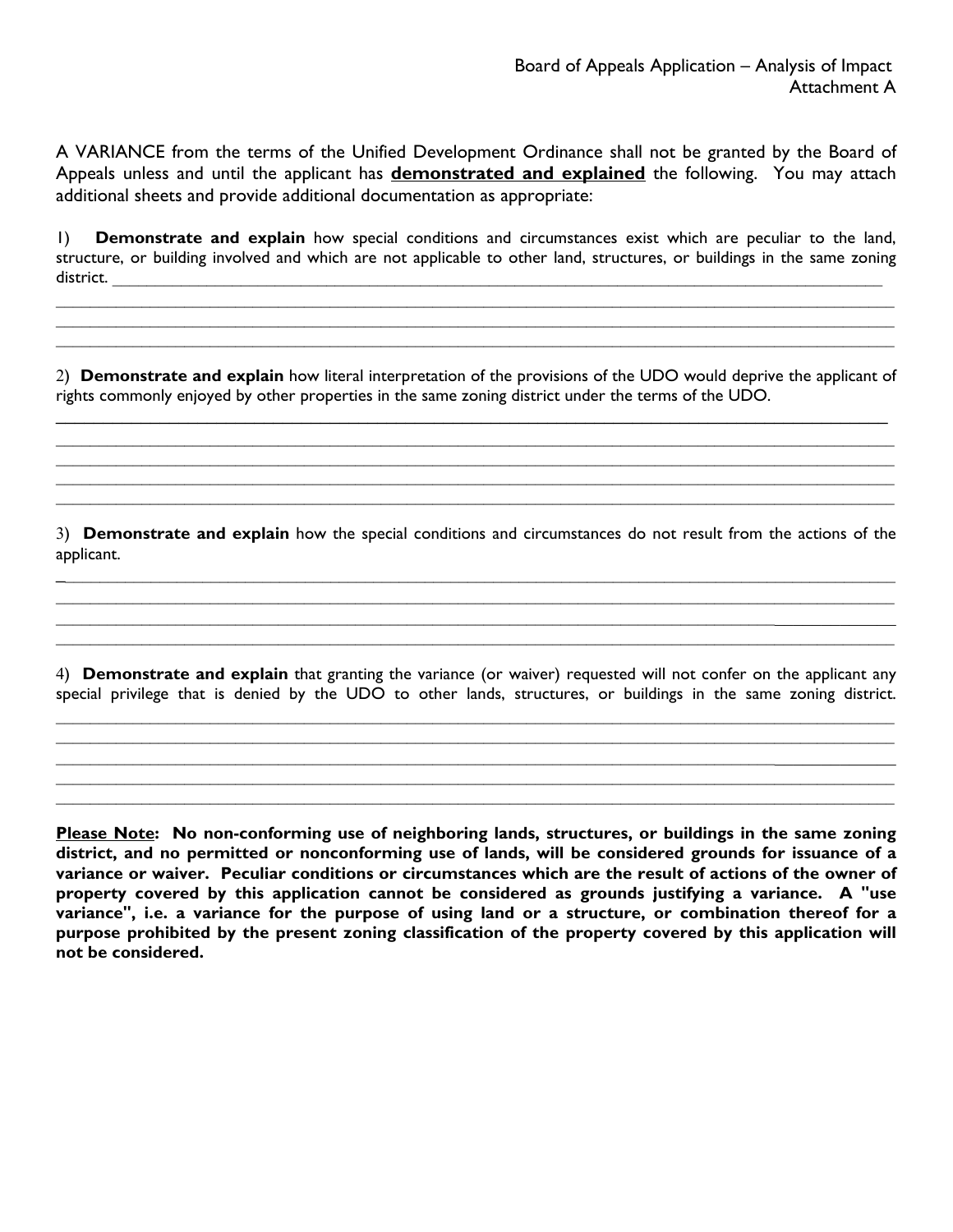## **BOARD OF APPEALS CERTIFICATIONS**

In the event an owner's agent or contract purchaser is filing this application, both of the certifications below must be completed. If the owner is filing the application, only the Owner's Certification must be completed.

#### APPLICANT'S CERTIFICATION

The undersigned below does hereby, swear or affirm under penalty of perjury under the laws of the State of Georgia, is authorized to make this application for Variance and that the statements and documents submitted as part of this application are true and accurate to the best of my knowledge or belief. The undersigned is aware that no application or re-application affecting the same land shall be submitted less than twelve (12) months from the date of denial.

| Signature of Applicant       | Date |                    |
|------------------------------|------|--------------------|
|                              |      | <b>Notary Seal</b> |
| Type or Print Name and Title |      |                    |
|                              |      |                    |
|                              |      |                    |
|                              |      |                    |

## PROPERTY OWNER'S CERTIFICATION

The undersigned below, or as attached, swear and affirm that I am (we are) the owner of property that is subject to this application, as shown in the records of Gwinnett County, Georgia which is the subject matter of the attached application. I further authorize **Exercise 20** application. The setting application of the this application. The undersigned is aware that, in granting any, the Board of Appeals may prescribe appropriate conditions and safeguards in conformity with the Unified Development Ordinance. Violation of such conditions and safeguards, when made a part of the terms under which the variance or waiver is granted, shall be deemed a violation of the UDO and punishable under Article 3 of the UDO. If an application for a variance or waiver is denied by the Board of Appeals, a reapplication for such for such variance or waiver may not be made earlier than twelve (12) months from the date of the original application.

Check here if there are additional property owners and attach additional "Property Owner's Certification" sheets.

Signature of Owner **Date** 

\_\_\_\_\_\_\_\_\_\_\_\_\_\_\_\_\_\_\_\_\_\_\_\_\_\_\_\_\_\_\_\_\_\_\_\_\_\_\_\_\_\_\_\_\_\_\_\_\_\_\_\_\_\_\_

\_\_\_\_\_\_\_\_\_\_\_\_\_\_\_\_\_\_\_\_\_\_\_\_\_\_\_\_\_\_\_\_\_\_\_\_\_\_\_\_\_\_\_\_\_\_\_\_\_\_\_\_\_\_\_

\_\_\_\_\_\_\_\_\_\_\_\_\_\_\_\_\_\_\_\_\_\_\_\_\_\_\_\_\_\_\_\_\_\_\_\_\_\_\_\_\_\_\_\_\_\_\_\_\_\_\_\_\_\_\_ *Notary Seal*

Type or Print Name and Title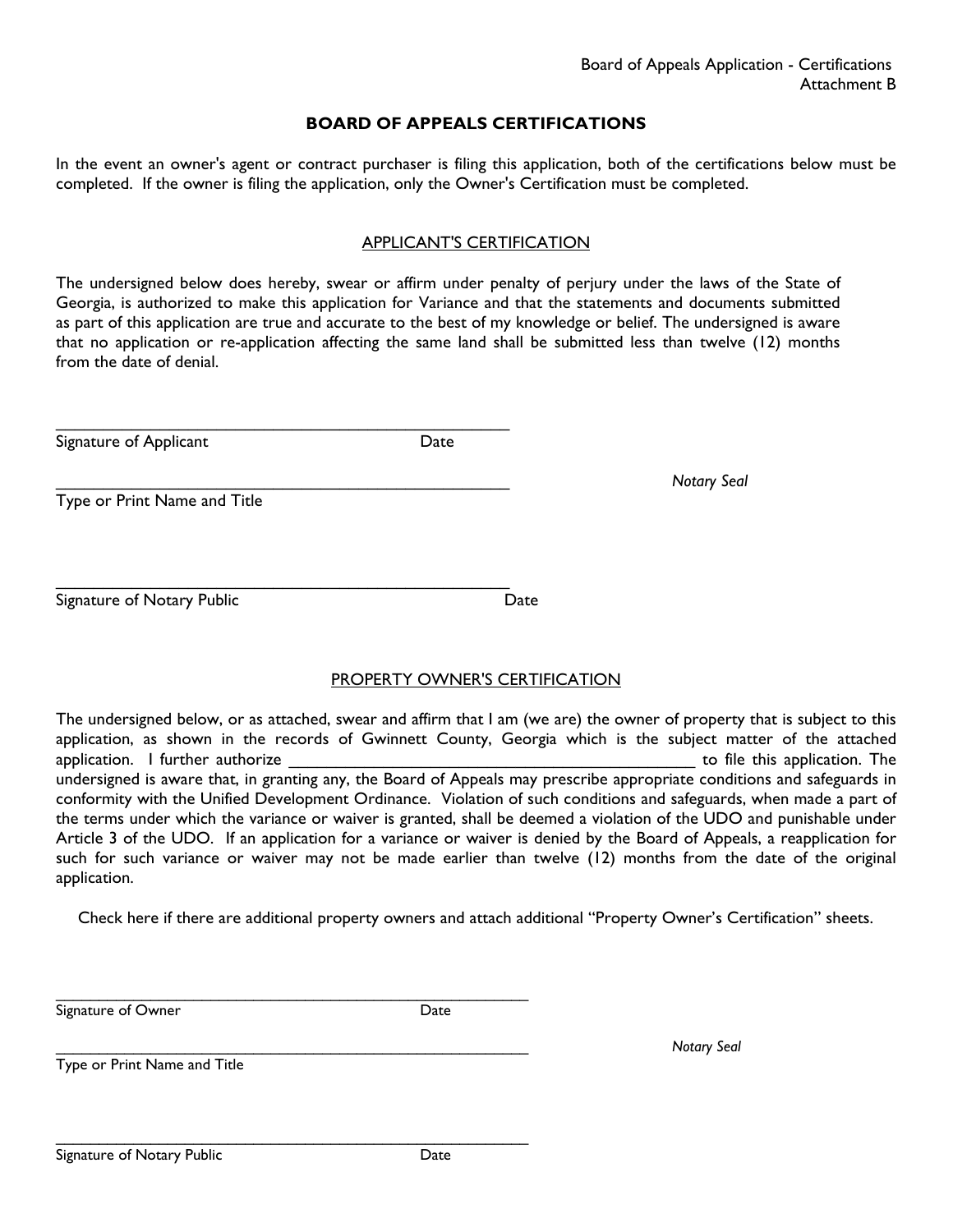## **ADMINISTRATIVE VARIANCE CERTIFICATIONS**

In the event an owner's agent or contract purchaser is filing this application, both of the certifications below must be completed. If the owner is filing the application, only the Owner's Certification must be completed.

## APPLICANT'S CERTIFICATION

The undersigned below does hereby, swear or affirm under penalty of perjury under the laws of the State of Georgia, is authorized to make this application for Administrative Variance and that the statements and documents submitted as part of this application are true and accurate to the best of my knowledge or belief.

| Signature of Applicant       | Date |                    |  |
|------------------------------|------|--------------------|--|
|                              |      | <b>Notary Seal</b> |  |
| Type or Print Name and Title |      |                    |  |
|                              |      |                    |  |
|                              |      |                    |  |
| Signature of Notary Public   | Date |                    |  |
|                              |      |                    |  |

## PROPERTY OWNER'S CERTIFICATION

The undersigned below, or as attached, swear and affirm that I am (we are) the owner of property that is subject to this application, as shown in the records of Gwinnett County, Georgia which is the subject matter of the attached application. I further authorize **Exercise 20** is a set of the state of the this application.

The undersigned is aware that, in granting any, the Director of Planning and Development may prescribe appropriate conditions and safeguards in conformity with the Unified Development Ordinance. Violation of such conditions and safeguards, when made a part of the terms under which the variance or waiver is granted, shall be deemed a violation of the UDO and punishable under Article 3 of the UDO.

Check here if there are additional property owners and attach additional "Property Owner's Certification" sheets.

Signature of Owner **Date** 

\_\_\_\_\_\_\_\_\_\_\_\_\_\_\_\_\_\_\_\_\_\_\_\_\_\_\_\_\_\_\_\_\_\_\_\_\_\_\_\_\_\_\_\_\_\_\_\_\_\_\_\_\_\_\_ *Notary Seal*

Type or Print Name and Title

Signature of Notary Public **Date** Date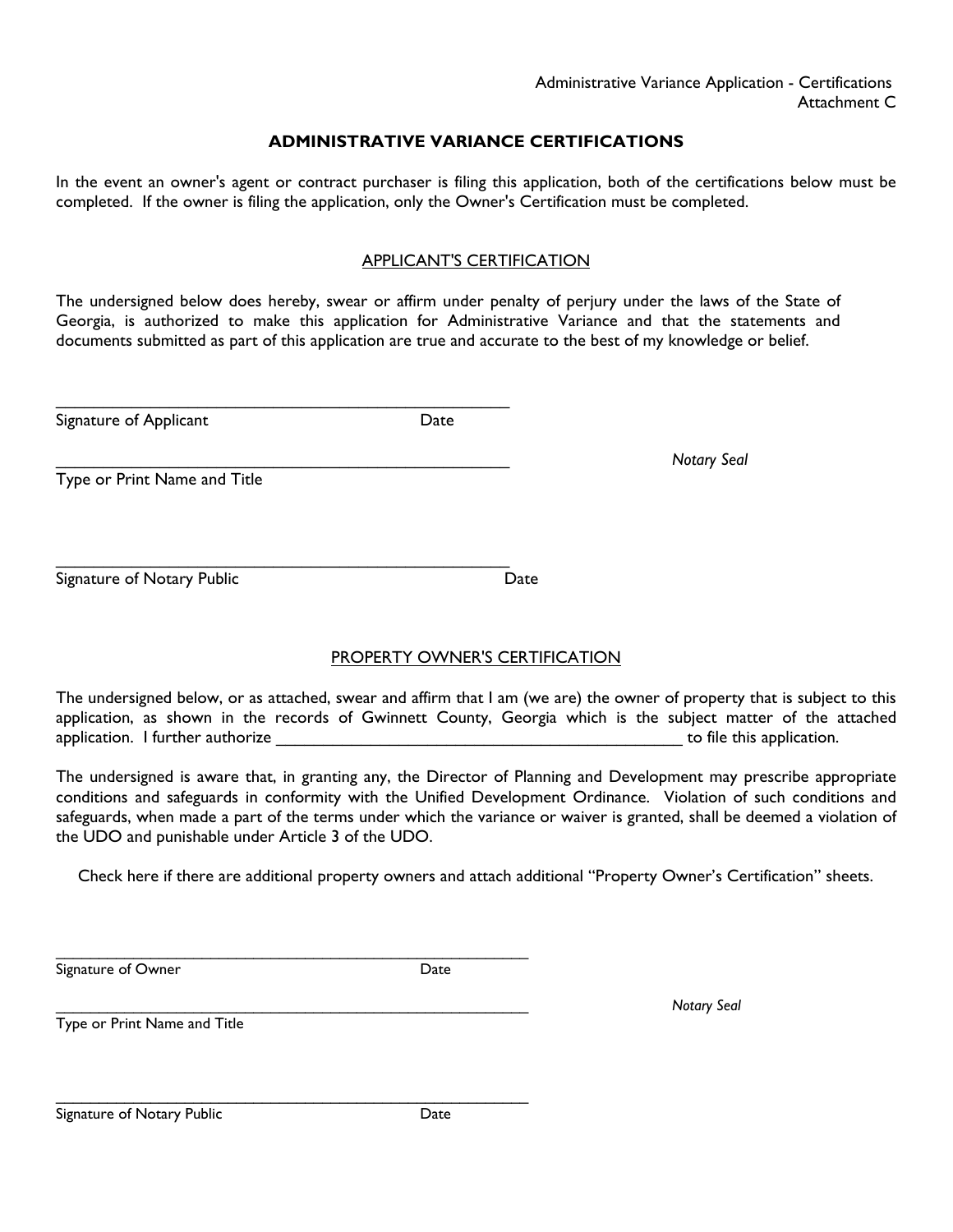## **Unified Development Ordinance Section 103-7.2. Powers and Duties**

The Board of Appeals has the following powers and duties:

#### **A. Administrative Review**

To hear and decide appeals where it is alleged there is an error in any order, requirement, decision, or determination made by a staff member of the Department in the enforcement of this UDO. See Sec. 103-7.3 (Administrative Decision Appeals).

#### **B. Variances and Waivers**

To authorize, upon appeal in specific cases, such variance from the terms of this UDO as will not be contrary to the public interest where, owing to special conditions, a literal enforcement of the provisions of the UDO would result in unnecessary hardship. A variance may not be granted by the Board of Appeals unless and until:

- 1. A written application for a variance or waiver is submitted demonstrating:
	- a. That special conditions and circumstances exist which are peculiar to the land, structure, or building involved and which are not applicable to other land, structures, or buildings in the same zoning district;
	- b. That literal interpretation of the provisions of this UDO would deprive the applicant of rights commonly enjoyed by other properties in the same zoning district under the terms of this UDO;
	- c. That the special conditions and circumstances do not result from the actions of the applicant;
	- d. That granting the variance or waiver requested will not confer on the applicant any special privilege that is denied by this UDO to other lands, structures, or buildings in the same zoning district.

Any application for an administrative review, variance, and/or waiver must be submitted by noon 36 days before the date on which it is to be considered by the Board of Appeals. The applicant must submit nine stapled or bound copies of the application and any supporting documents, in addition to one unbound application bearing original signatures. In addition, a digital copy in .pdf (and .dwg format, as appropriate) of all materials must be submitted using email, flash drive, or other means approved by the Director. The submitted application must also include: Verification by Gwinnett County that all property taxes owed have been paid; a certificate of title for all lots subject to the application; and a map indicating the subject property(ies) and the adjacent properties, identified by tax parcel number. An initiating party must also file any other information or supporting materials that are required by the City Council, Planning Commission, and/or the Department and must pay any filing fee.

The Department must notify the owners of adjoining properties of the property for which the variance is sought and/or their agent by certified mail with return receipt requested as shown by the Gwinnett County GIS Data Broswer. The notification must be mailed not fewer than 15 days, nor more than 45 days before the Board of Appeals hearing. The notification must include a description of the application and the date, time, and place of the public hearing.

- 2. The City must provide notice of the public hearing at least 15 days before the public hearing. Notice of such hearings must be posted on the property for which the variance or waiver is sought and at city hall.
- 3. Due notice of the Board of Appeals hearing must be published in the newspaper which carries the legal advertisements of the City, by advertising the application and date, time, place and purpose of the public hearing not fewer than 15 days, nor more than 45 days before the date of the Board of Appeals hearing.
- 4. The public hearing must be held. Any party may appear in person, or by agent or attorney.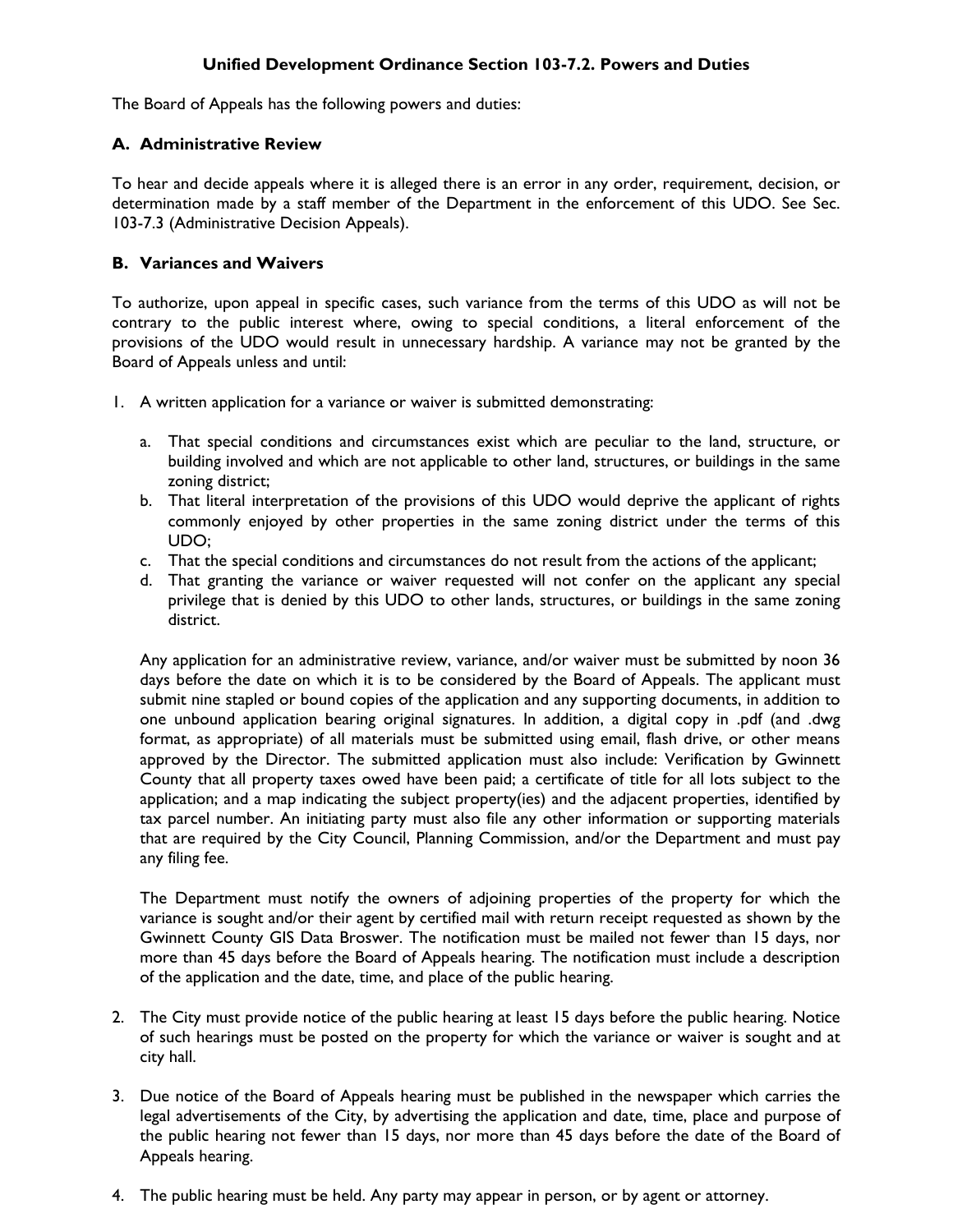- 5. The Board of Appeals must further make findings that the requirements of this paragraph B have been met by the applicant for a variance or waiver.
- 6. The Board of Appeals must further make a finding that the reasons set forth in the application justify the granting of the variance or waiver is the minimum variance that will make possible the reasonable use of the land, building, or structure.
- 7. The Board of Appeals must further make a finding that the granting of the variance or waiver will be in harmony with the general purpose and intent of this UDO, and will not be injurious to the neighborhood, or otherwise detrimental to the public welfare.

In granting any variance, the Board of Appeals may prescribe appropriate conditions and safeguards in conformity with this UDO. Violation of such conditions and safeguards, when made a part of the terms under which the variance is granted, will be deemed a violation of this UDO that is punishable under its provision.

## **Section 103-7.3. Administrative Decision Appeals**

- A. Appeals to the Board of Appeals concerning interpretation or administration of this UDO may be taken by any person aggrieved or by any officer or bureau of the governing body of the City affected by any decision of a staff member of the Department of Planning and Development. Appeals must be filed with the Department within 15 days of said decision on the form/application provided by the City, including payment of fees. The Director must forthwith transmit to the board all papers constituting the record upon which the action appealed from was taken.
- B. An appeal stays all proceedings in furtherance of the action appealed from unless the Director certifies to the Board of Appeals that, by reason of facts stated in the certificate, a stay would, in their opinion, cause imminent peril, to life or property. In such a case, proceedings may not be stayed otherwise than by the Zoning Board of Appeals or by a restraining order granted by a court of record on application, and notice to the Director for good cause shown.
- C. The person requesting the appeal must first submit to Department a written statement clearly defining the nature of the disagreement, the specific reference to the sections of the regulations at issue, and the applicant's own opinion.
- D. If the Department fails to respond within 10 business days from the date of transmittal of the appeal, the Department must automatically forward a copy of the appeal to the Board of Appeals for final action in their normal course of business.
- E. The Board of Appeals must hear and act upon within 45 days of receipt and give public notice thereof. At the hearing, any party may appear in person or by agent or attorney.
- F. In exercising the above-mentioned powers, the Board of Appeals may, so long as such action is in conformity with the terms of the this UDO, reverse or affirm, wholly or partly, or may modify the order, requirement, decision, or determination as ought to be made, and to that end will have the powers of the Department staff member from whom the appeal is taken.

## **Section 103-7.4. Reapplication**

If an application for a variance or waiver is denied by the Board of Appeals, a reapplication for such variance or waiver may not be made earlier than 12 months from the date of the original application.

## **Section 103-7.5. Appeals**

Any person aggrieved by a decision or order of the Board of Appeals may appeal by certiorari to the Superior Court of Gwinnett County. Such appeal must be filed within 30 days from the date of the decision of the Board of Appeals. Upon failure to file the appeal within 30 days, the decision of the